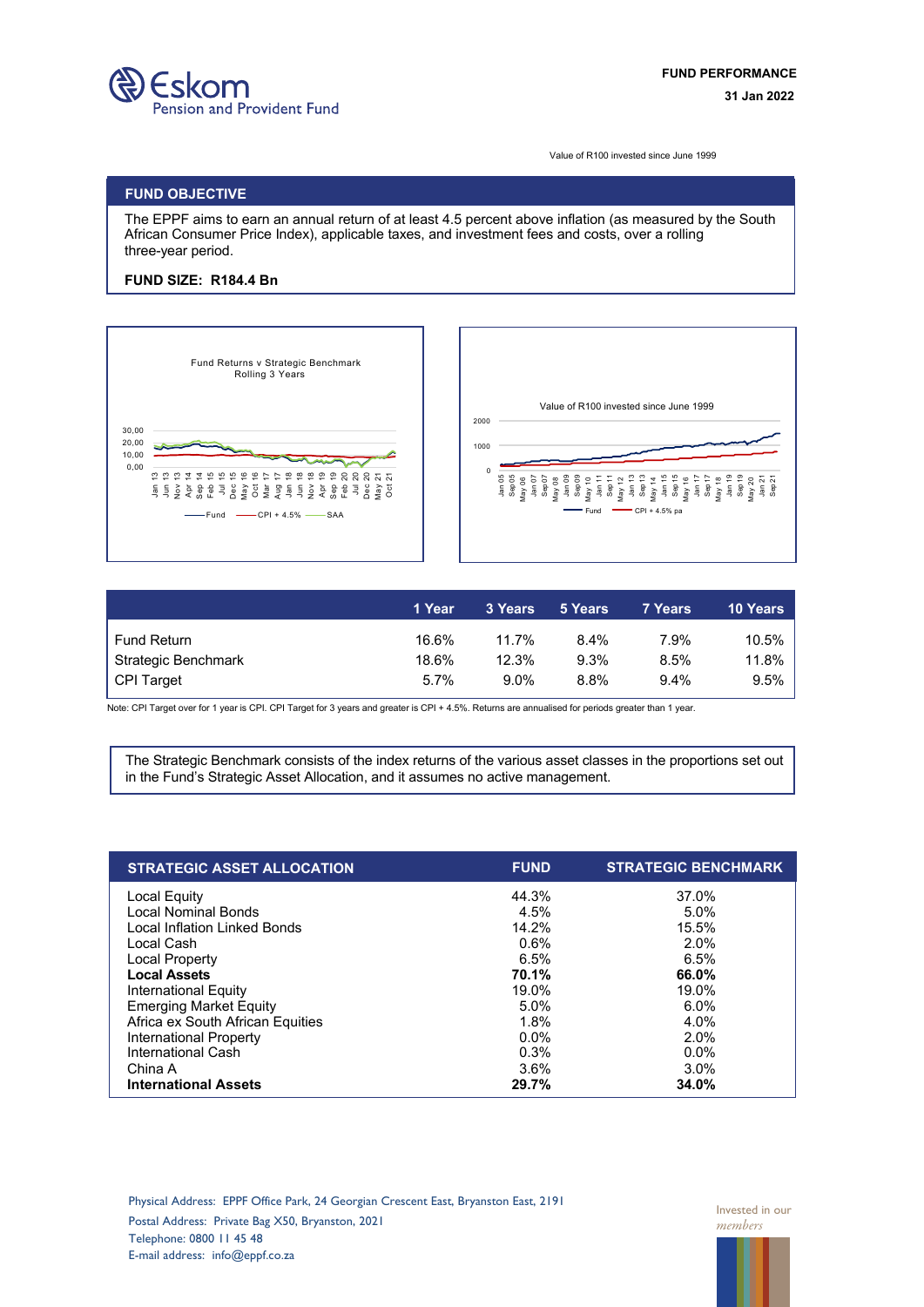

|                       | <b>TOP 10 HOLDING</b>                                                                                                                                                         | <b>ASSET CLASS</b>                                                                                                        | <b>WEIGHT</b>                                                |
|-----------------------|-------------------------------------------------------------------------------------------------------------------------------------------------------------------------------|---------------------------------------------------------------------------------------------------------------------------|--------------------------------------------------------------|
| 2<br>3<br>5<br>6<br>8 | 12050 2.5% 311250<br>12046 2.5% 310346<br><b>PROSUS</b><br>ANGLO AMERICAN PLC<br>NASPERS LIMITED-N SHS<br>FIRSTRAND LIMITED<br><b>MTN GROUP LIMITED</b><br>12038 2.25% 310138 | Inflation Linked Bond<br>Inflation Linked Bond<br>Equity<br>Equity<br>Equity<br>Equity<br>Equity<br>Inflation Linked Bond | 4.6%<br>3.9%<br>2.7%<br>2.3%<br>2.2%<br>2.1%<br>1.7%<br>1.6% |
| 9<br>10               | STANDARD BANK GROUP LIMITED<br>BRITISH AMERICAN TOBACCO PLC                                                                                                                   | Equity<br>Equity                                                                                                          | 1.5%<br>1.4%                                                 |

Source: EPPF, STATPRO

| <b>THREE YEAR RISK METRICS</b> | <b>FUND</b> | <b>STRATEGIC BENCHMARK</b> |  |
|--------------------------------|-------------|----------------------------|--|
| Standard Deviation (Ann)       | 10.8%       | 12.5%                      |  |
| Sharpe Ratio                   | 0.6%        | $0.6\%$                    |  |
| Maximum Gain                   | 10.1%       | 11.0%                      |  |
| Maximum Drawdown               | 12.9%       | 15.6%                      |  |

| <b>ASSET CLASS PERFORMANCE</b> | 1 Year   | 3 Years | 5 Years  | 7 Years | <b>10 Years</b> |
|--------------------------------|----------|---------|----------|---------|-----------------|
| SA Cash                        | 3.8%     | 5.4%    | 6.2%     | $6.4\%$ | 6.2%            |
| <b>Nominal Bonds</b>           | 8.5%     | 8.4%    | 8.9%     | 7.1%    | 8.1%            |
| Inflation Linked Bonds         | 16.2%    | 7.8%    | 5.3%     | 5.4%    | 6.9%            |
| <b>SA Equity</b>               | 26.1%    | 12.0%   | 8.8%     | 7.1%    | 11.3%           |
| SA Capped SWIX Equity          | 26.2%    | 10.8%   | 7.2%     | $6.0\%$ | 10.4%           |
| <b>SA Listed Property</b>      | 38.8%    | $-7.3%$ | $-6.1%$  | $-2.8%$ |                 |
| <b>SA Listed Property</b>      | 37.4%    | $-6.6%$ | $-5.2\%$ | $-2.1%$ | 5.1%            |
| All Property                   | 38.8%    | $-7.3%$ | $-5.9%$  | $-3.3%$ | 4.6%            |
| <b>Global Equity</b>           | 18.0%    | 10.5%   | $7.7\%$  | 6.4%    | 10.2%           |
| <b>Emerging Equity</b>         | 10.7%    | 5.9%    | 4.2%     | 4.6%    | 6.1%            |
| China A                        | $-6.0\%$ | 25.1%   | 10.5%    | 8.1%    | 14.7%           |
| Africa Equity                  | 9.8%     | 11.2%   | 8.2%     | $4.4\%$ | 10.5%           |
| International Property         | 26.2%    | 13.6%   | 10.7%    | 10.2%   |                 |

Source: EPPF, STATPRO

## **NOTES**

With the input from the EPPF's actuary, the Board of Trustees of the EPPF have determined and established the primary investment objective for the EPPF. The investment strategy has been developed in the context of long-term capital market expectations, as well as multi-year projections of actuarial liabilities. Accordingly, the investment objectives and strategies emphasise a long-term outlook and interim performance fluctuations will be viewed with the corresponding perspective.

Physical Address: EPPF Office Park, 24 Georgian Crescent East, Bryanston East, 2191 Postal Address: Private Bag X50, Bryanston, 2021 Telephone: 0800 11 45 48 E-mail address: info@eppf.co.za

Invested in our *members*